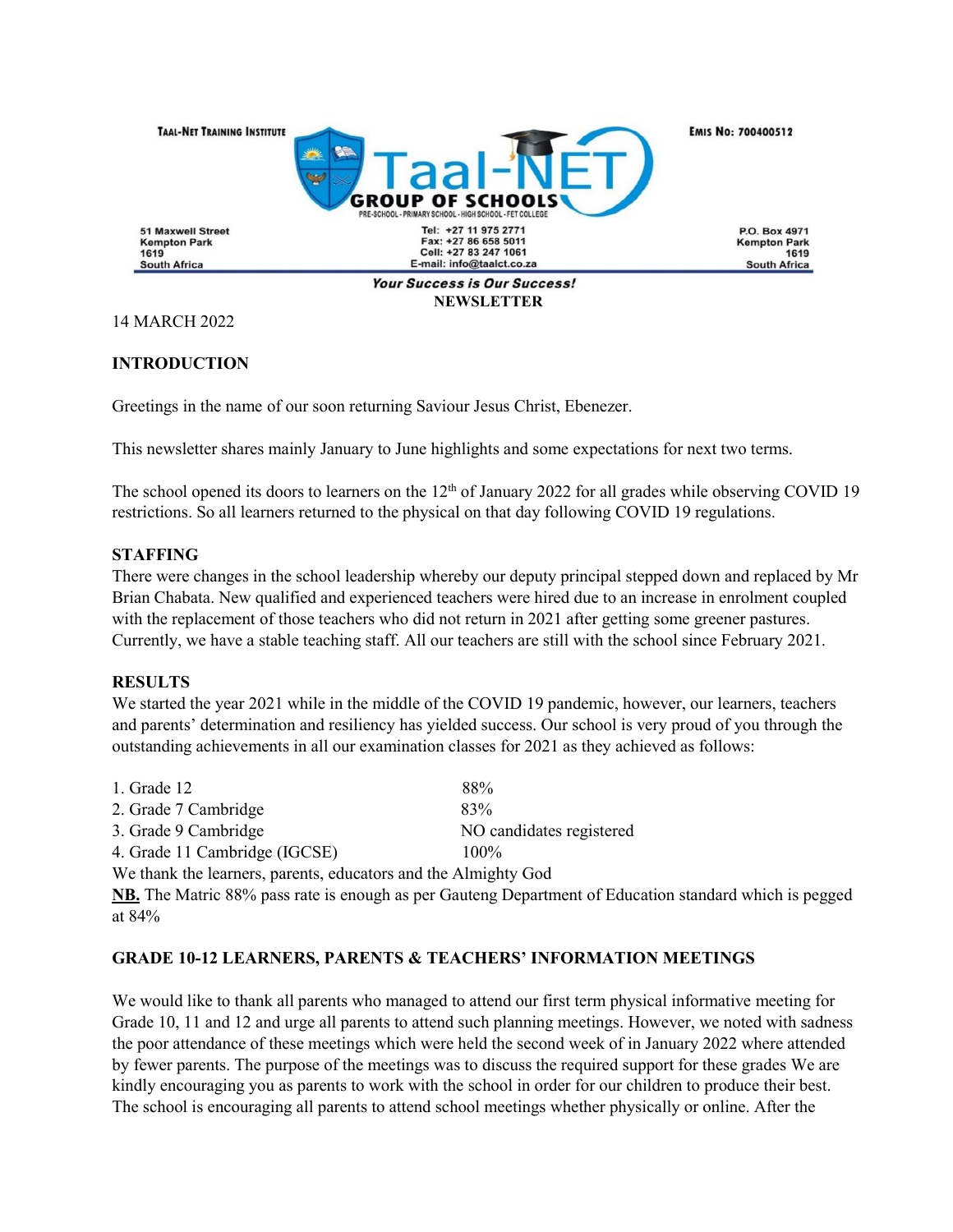reopening of term 2 the school will invite parents of grade 10, 11 and 12 to a stakeholders' meeting in April 2022 to discuss results and the wayforward.

## **REPORTING FOR TERM 1**

Term 1 reports for Foundation phase were issued on the closing day (17 2022) whilst the rest of the grades received their reports on the second week of reopening in April 2022 after quality assured by the department. All our reports for Grade 10, 11 and 12 are issued after certified by the department yet they cannot be issued anyhow.

#### **ACADEMIC**

- Parents, please buy your children textbooks for us to be able to assist them effectively in their studies.
- 50% is the pass mark at Taalnet.
- Term one examinations started end of March 2022 and always encourage learners to cooperate with educators as we do all in our power to cover the curriculum. The Grade 12 syllabus will be finished by the end of June 2022 and in term 3 it will be revision. We thank you parents for your support and for ensuring your children are doing their homework and school work.
- Grade 11 and 12 started their extra lessons on 15 January 2022 and the attendance has been good even though they are some who have a tendency of not attending Saturday classes.
- As a Christian school we take seriously the reading of the Bible to all learners. We plead with parents to buy Bibles for learners. They can use them during our Taalnet Church services that are offered termly on zoom from our Chaplaincy's desk. So far one such service has been held this term.

#### **REWRITES STUDENTS**

The school has enrolled the rewrites with SBAs and are attending fulltime and are following the normal programme of assessment**.** However, some of them are not attending lessons regularly. In this instance we encourage teachers to have attendance registers to monitor their attendance.

#### **HOLIDAY STUDY CAMPS**

In our meetings with the examination classes in January and February 2022, it was agreed the schoolwas going to have study camps during the three holidays and we are going to have some Months long study camp in the coming terms. So far the first camp will start on the 19<sup>th</sup> of March 2022. The subsidised fee for the Group study camp for March is R1500. We would like to thank all parents for supporting this initiative as it is aimed at improving our learners' results.

#### **STATIONARY**

It is our school policy for all students to buy stationary according to a given list per grade. The school want to thank all the parents who managed to buy the required stationary and we are appealing to those with outstanding stationary to buy and give the class teachers. In the beginning of term 2, the school will take measures against those learners who did not bring stationary. Currently these learners are benefiting from what others have brought. Therefore we are giving you a gentle reminder to send your child with printing paper for photocopying and printing.

**CIVVIES**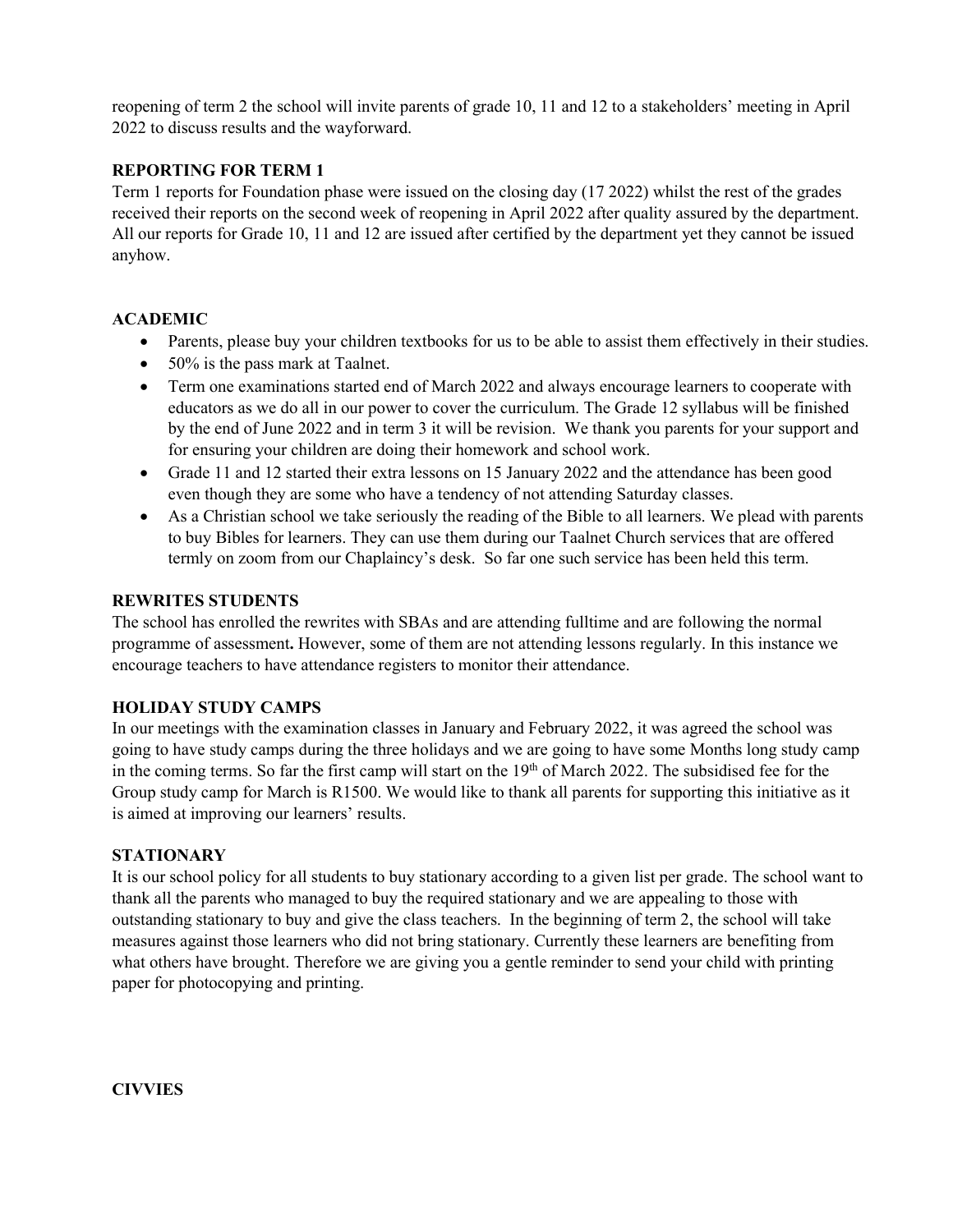The school is holding civvies days on a monthly basis and the civvies money is R20 per month. The civvies money helps to buy things that benefit our learners. Some of the money goes towards Arts Festivals, prize giving days, pads, masks, sports affiliation, feeding of learners during sports, utensils and equipment for use by students and teachers during sports and other events. A little amount goes towards Charity. The donation is going to be handed over by representatives of learners and teachers. You get to know the name of the organisation in our next Newsletter since we are still consulting. We have noted with sadness that some of the learners have a trend of absenting themselves during civvies days. Some use the money given by parents for civvies particularly the high school learners. This is unacceptable as they benefit from the primary learners who pay their civvies monthly. Furthermore, the civvies calendar for the year was e-mailed to all parents and every time we have a civvies we send reminders before the day of the civvies. If you do not have copies of the calendar, the school has, kindly come and collect it. Our civvies books are open for scrutiny by the SGB and the school financial committee.

#### **FEES/LEVIES**

Parents you are reminded that the school has financial commitments it must meet on a monthly basis. These include rental, salaries and other overheads and without money it would be difficult to offer the services much needed by our learners, it is within this spirit that we thank all parents for doing their best through payment of fees on time. In line with best practice outlined in the 2022 Application form and Admission policy, all levies for the year are payable before or on the first day of the month of study for learners to be granted access into the school and never to misstuition. Parents who made payment arrangements have been given up to the end of month through a payment agreed signed between the parent, principal and the Administrator to ensure that all fees/levies are paid up. This means from 01 July 2022, all fees/levies will be paid before or on the first of the month and failure to do this, the school WILL EXCLUDE the learner as the parents would have violated their agreement with the school. This follows 2020/21 lessons which saw the school being owed more than R1 000 000-00 in fees/levies.**ALL LEARNERS** with outstanding fees/levies **MUST NOT COME BACK TO SCHOOL** until they are paid up next term

#### **SGB MEETINGS**

SGB meetings were held three times this term as follows

- 1. New SGB was elected into office on the 3<sup>rd</sup> of February 2022
- 2. SGB members introduced to parents during a parents' meeting on 05 February 2022
- 3. SGB members with the CEO will be held on 17 March 2022

#### **EMAIL & WHATSUP COMMUNICATION**

We urge parents to receive financial statements through their emails so supply us with such for quick and safe communication via admin@taalct.co.za. Also, we request those not on school WhatsApp to please join so we communicate quickly with the principal 0846555928 and administrator via 0646071586.

#### **PROPERTY**

We call parents to join the school in encouraging learners to look after the school and their property. As per school policy, all learners who damage school property or steal from the school, the parent will have to replace it. Any queries you are referred to the school finance department.

#### **SCHOOL TOURS**

The school's Trips took place on the 4<sup>th</sup> of March 2022 and it was a success. We would like to thank both parents and teachers for their role in the success of this trip.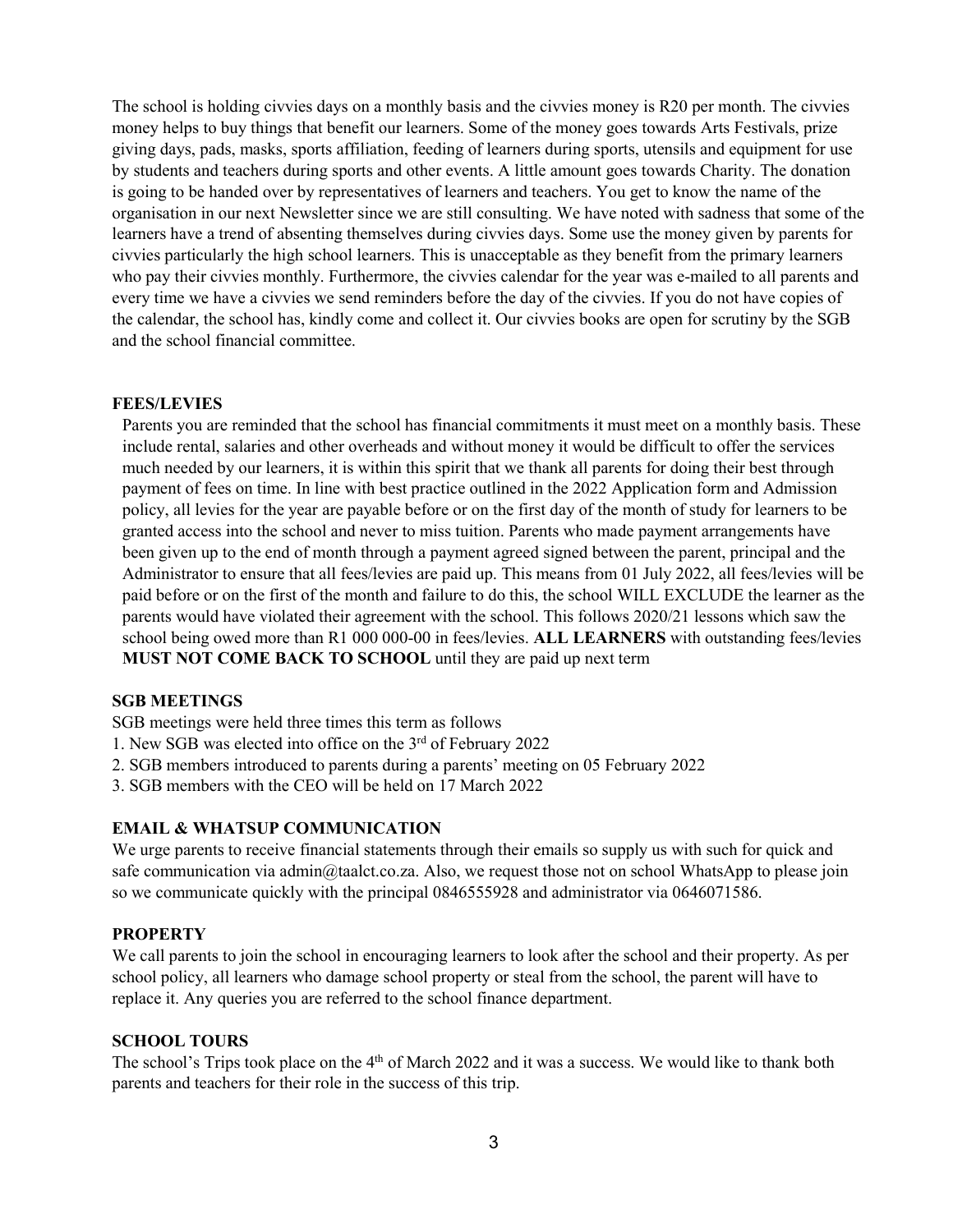## **DISCIPLINE**

The school believes strongly that raising up learners is a joint responsibility for parents, community and school. In 2022 we had **few** disciplinary hearings. We applaud our learners for generally behaving well without major problems with regard to discipline. However, we have noted with concern that there are unruly students in the school. Very soon we will invite their parents to school for a serious talk. If they can't change their behaviour, unfortunately as much as we like them we can't keep them in the school. As a school we are here to protect learners who want to learn. We encourage parents to be visible and support the school in this regard. Moving forward we look towards working together so we can raise proud, competent and responsible learners.

## **SCHOOL UNIFORMS**

The school has noted with concern the increasing number of some learners using grey trousers. Let it be clear that grey trousers are not part of our uniform. All learners must put on proper uniforms on a daily basis. No learner will be allowed in the school without putting on the proper uniform as from 05 April 2022.

## **USE OF CELLPHONES**

The use of cellphone at school by Grade 10-12 learners without the teachers' permission is not allowed. Grade R-9 learners are not allowed to have cellphones at school. Any learner caught violating the code of conduct regarding the use of cellphones will bear the following consequences;

- 1. The cellphone confiscated and only be returned to the parentafter paying a fine of R250 to the fundraising committee.
- 2. Cellphones are supposed to be off at all times during lessons.
- 3. Any lost or stolen Cellphone at school is the responsibility of the learner.

# **LATE COMING, BUNKING OF LESSONS**

The school is concerned with the late coming by some of our learners. We discovered that learners come late but some are late because the parent brings them to school late. Our lessons start at 07:30 every day. However, some learners arrive at school after 07:45. As from 05 April 2022, any learner arriving at 07:45 without prior communication from the parent **MUST** return home and come early the following day. It must not be a daily occurrence that the parent cover up for a late child. We will invite parents of learners who bunked lessons for lessons a hearing.

## **BOARDING FACILITIES**

We are pleased to let you know that the school has a boarding facilities for boys. The facility is affordable and can be used as a solutions to problem of late coming experienced by some of our learners.

# **COVID 19 REGULATIONS**

As we are all in the middle of the COVID 19 pandemic, there is need to adhere to all COVID 19 Regulations include but not limited to the following;

- Wearing of masks properly all the times.
- Washing hands with soap and running water.
- Sanitising of hands.
- Observing and maintaining social distancing at all times
- When a child is having flulike symptoms must stay at home.
- If a child has been exposed to a family member with COVID must be isolated.